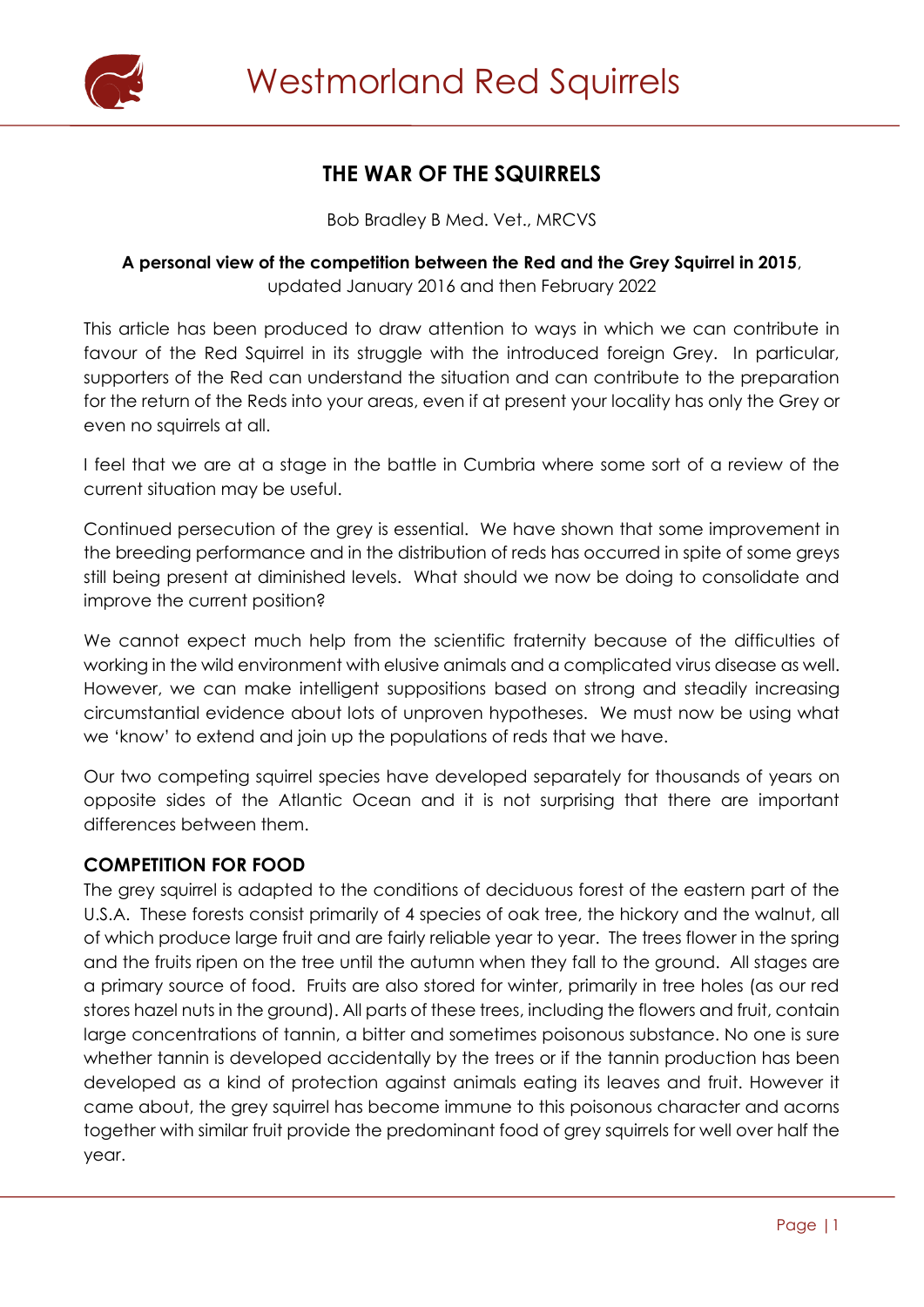

In the USA in the spring the acorns have gone and the greys have a change of diet. They now resort to the barking of trees to obtain the nutritious sap which is liberated. They also become considerable predators of the eggs and young of birds. (As the greys in the UK do now).

Our red squirrel in contrast, originated and developed in conifer woodlands and has only recently been forced to live in mixed woodland. The red have not had time (in evolutionary terms) to become tolerant to tannin and cannot therefore use acorns as a food source. Unripe hazel nuts also contain tannin and are eaten by greys before they become available to the reds. The red squirrel, although originally a specialist on the scots pine, over the ages has been forced by climate and man to become a specialist of tree seeds in general excepting the oaks. The main trees important to the red are the hazel, larch, elm and yew, in addition to the scots pine. All these trees take years to mature from seedlings before they will fruit and so we should bear this in mind and should be encouraging strategic planting now to have mature trees ready for the recovery of the red squirrel in the future.

In addition, our reds have never, until the arrival of the greys, had a competing squirrel at all. The grey is larger, heavier, more predatory and accustomed to raiding structures in the treetops looking for food and shelter. In view of all this, artificial feeding of the reds where under pressure can be a very valuable factor.

| NORMAL MAJOR NATURAL FOODS OF LAKE DISTRICT RED SQUIRRELS |  |  |  |
|-----------------------------------------------------------|--|--|--|
|                                                           |  |  |  |

| Jan. | <b>Fallen Yew Seeds</b>                                                               |
|------|---------------------------------------------------------------------------------------|
|      |                                                                                       |
| Feb. | <b>Fallen Beech Mast</b>                                                              |
| Mar. | Sap from barked branches                                                              |
| Apr. | Some insects, leaf and flower buds                                                    |
| May  | Fresh Yew seeds. Elm seeds                                                            |
| Jun. | Green cones from Scots Pine and other conifers                                        |
| Jul. | Flowers and fruit on ground e.g. bilberry/wild strawberry                             |
| Aug. | Some fungi and other tree seeds (including hawthorn, rowan and two species of cherry) |
| Sep. | Fresh Hazelnuts (and hoarding)                                                        |
| Oct. | Conifer seeds, (food value depending on seed size)                                    |
| Nov. | Fungi                                                                                 |
| Dec. | <b>Buried Hazelnuts</b>                                                               |

(Allow for much overlapping)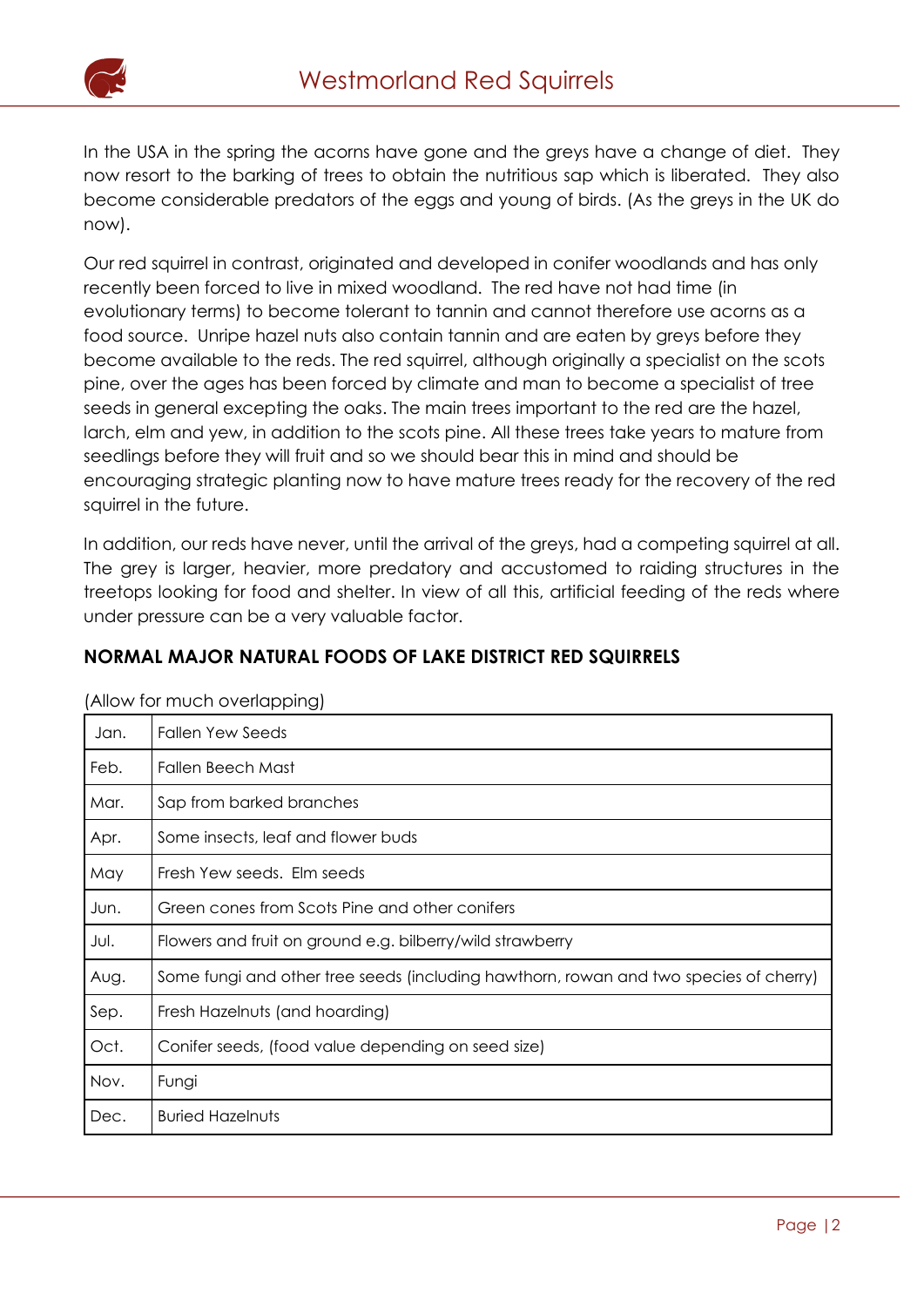

### **PREDATION**

A glut of the acorn crop allows the greys to build up their numbers dramatically in the winter. As this food supply becomes exhausted, the dominant adults drive away their young and these can travel big distances. (2 to 3 kilometres in a day have been recorded). These animals constitute a considerable threat to red squirrels. We can envisage what such animals would do when looking for food and shelter in an area strange to them, confronted perhaps by night fall or deteriorating weather and finding a drey containing a nursing red squirrel with young. Remember how we suddenly saw no more juvenile reds when greys first arrived with us! Much disturbance, including predation of the young reds, must occur in this way.

How good do you think a red squirrel might be at defending itself when inside a drey? Until the arrival of the grey, they have never had much necessity to develop and practice such defence. In fact there is one behaviour trait which might discourage an aggressive response to any threat. I call this the "sanctuary effect". During observations of my captive red squirrels, I kept an observation camera inside the top of a well-used nest box. Often the box contained 3 or 4 squirrels inside in a heap. At no time did I ever witness any aggression inside the drey and the occupants spent their time sleeping or grooming themselves and each other. However, two of these squirrels did not get on with each other when outside in the big cage. One would not allow another particular squirrel within a distance of about a metre without driving it away. Inside the two were quite at ease together!

Imagine an emergency where a red is threatened or being chased by a predator (eg. Pine Marten or Goshawk). The threatened squirrel has only one safe retreat – a drey. It would be a ridiculous behaviour trait if access to a drey was then prevented by an occupying squirrel, resulting in the death or injury to the fleeing squirrel. I am not aware of this behaviour involving the sanctuary of the drey being reported in the literature.

#### **SQUIRREL POX DISEASE**

The disease requires:-

- 1. A supply of virus. About 50% of all greys secrete virus for a few weeks during their life time until they develop antibodies.
- 2. Diseased reds should be removed from the environment wherever and whenever they are found.
- 3. General distribution of the virus will be aided by grooming, scent marking, feeders, dreys etc and we can't do much about this. Some disinfection might help.
- 4. Some injury (however small) in healthy skin is necessary before the virus can infect a healthy squirrel.
- 5. Avoiding unnatural population densities of the reds. One red squirrel per acre is a normal population density in most woodland areas.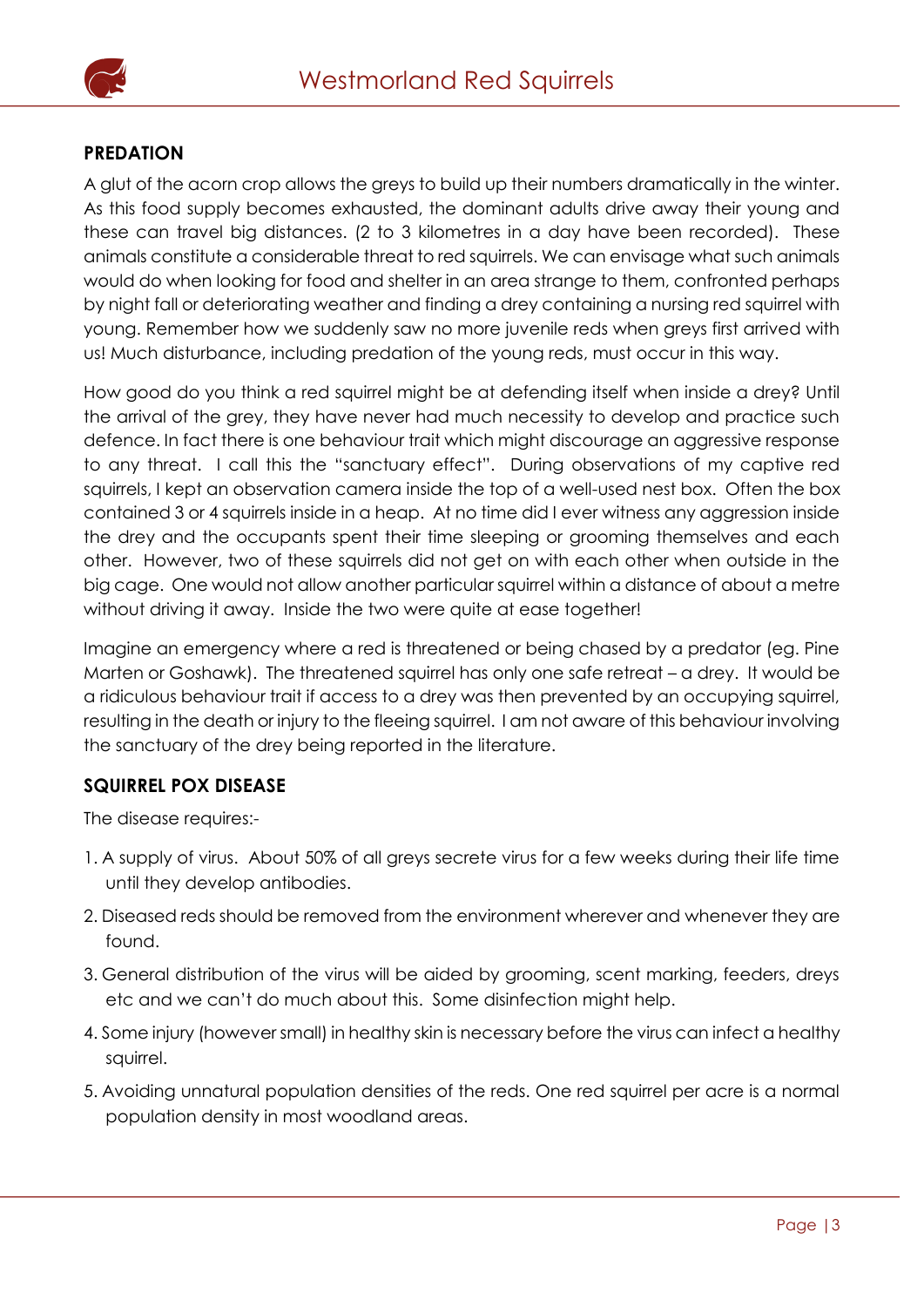

*Symptoms of Squirrel Pox Disease*



My answer to all the above is that we should try to limit the contact areas. Feeding hoppers and artificial nestboxes should be made unavailable to greys where possible. Boxes and feeders protected by a circular 48mm hole in a metal plate will exclude adult grey squirrels, prevent them using the facility and so reduce the risk of contamination with virus. See the **Appendix** for suggested designs.

Metal birdfeeders which could cause injury to the face of a red should be avoided. Flea powder can be sprinkled in nest boxes occasionally. Heavy external parasite infestation will cause excessive scratching and sharp claws could then cause the skin injuries. (Is this why cause it is not a we see SPV lesions on the ears of infected animals?).

The wooden nestboxes and feeders I use are not ideal I know. They are clumsy, timeconsuming to make and somewhat expensive. They also do not last more than a few years – but they do what they are intended to do.



A wooden nestbox in use



A wooden Red Squirrel feeder

**Bob Bradley, April 2015,** updated January 2016 and February 2022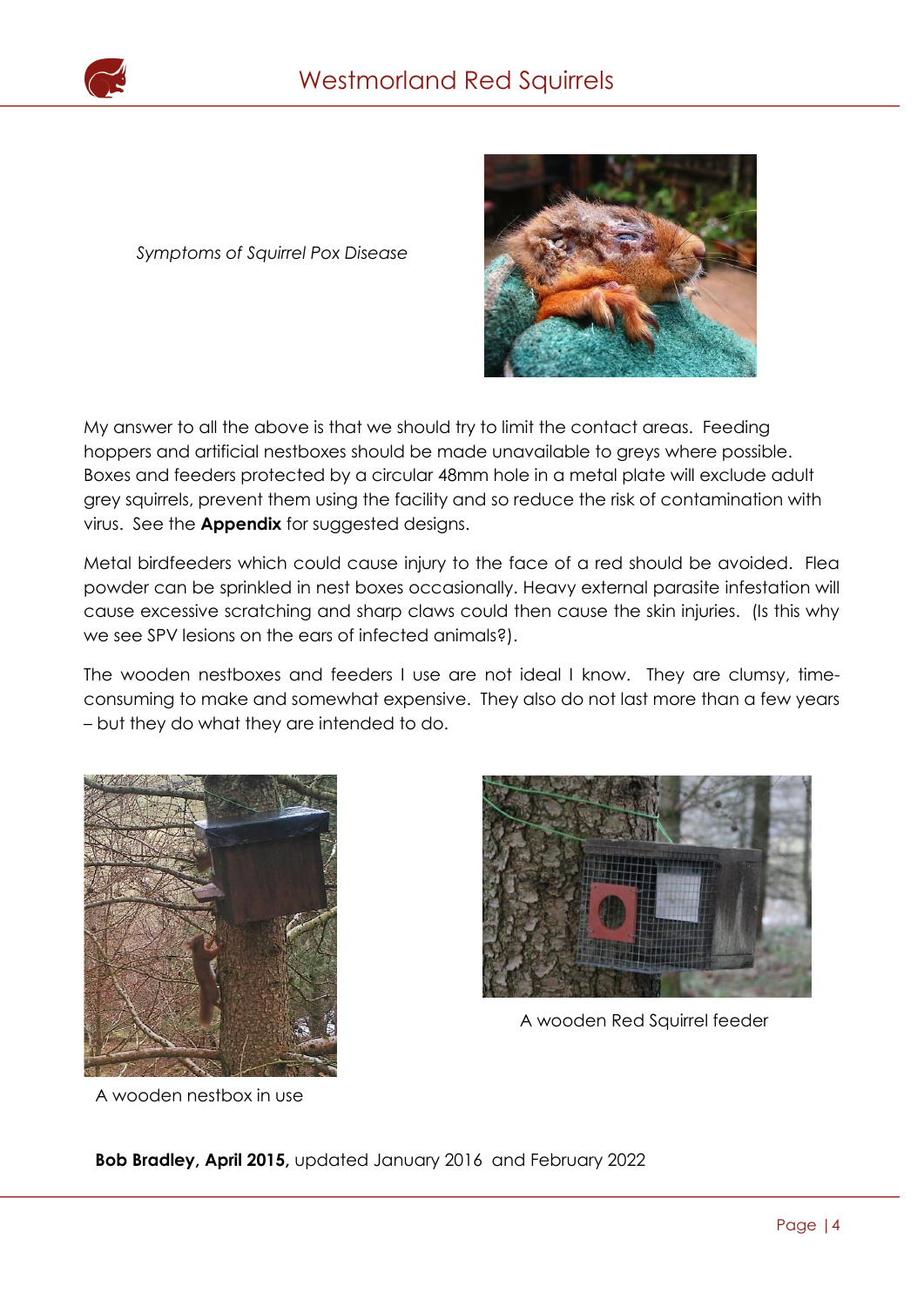

# **APPENDIX**

## **SUGGESTION FOR A RED SQUIRREL NESTBOX**



Wood – tantalised or outdoor ply eg 16mm.

Joints – glued and screwed.

Start with 4 sheets 10 inches square.

Make a hole in one of these sheets about 2 inches down and 2 ½ inches in from the edge **exactly** 48mm in diameter. Protect from enlargement by a ring of Perspex or aluminium (non-scratch).

Fit the bottom shelf in front of the hole: size not critical, but not more than 5 inches below the hole.

A batten screwed vertical on the back of the box makes for stability and allows the lid to be removed. Plus 2 sturdy screw hooks for hanging.

Lid – inside one  $16<sup>th</sup>$  of an inch clear of body: overhang if you wish.

Hang from tree about 10 to 12 feet up using plastic-coated clothesline – the kind with a central steel core is ideal.

Suggested knot is a double "grinner" as shown with two loops.

Hang the nestbox from one of the loops only – so that then the other grips the tree.

Nestbox hole should be near the trunk.

Insert nesting material of wool or hay.

Sprinkle flea powder inside and periodically subsequently.